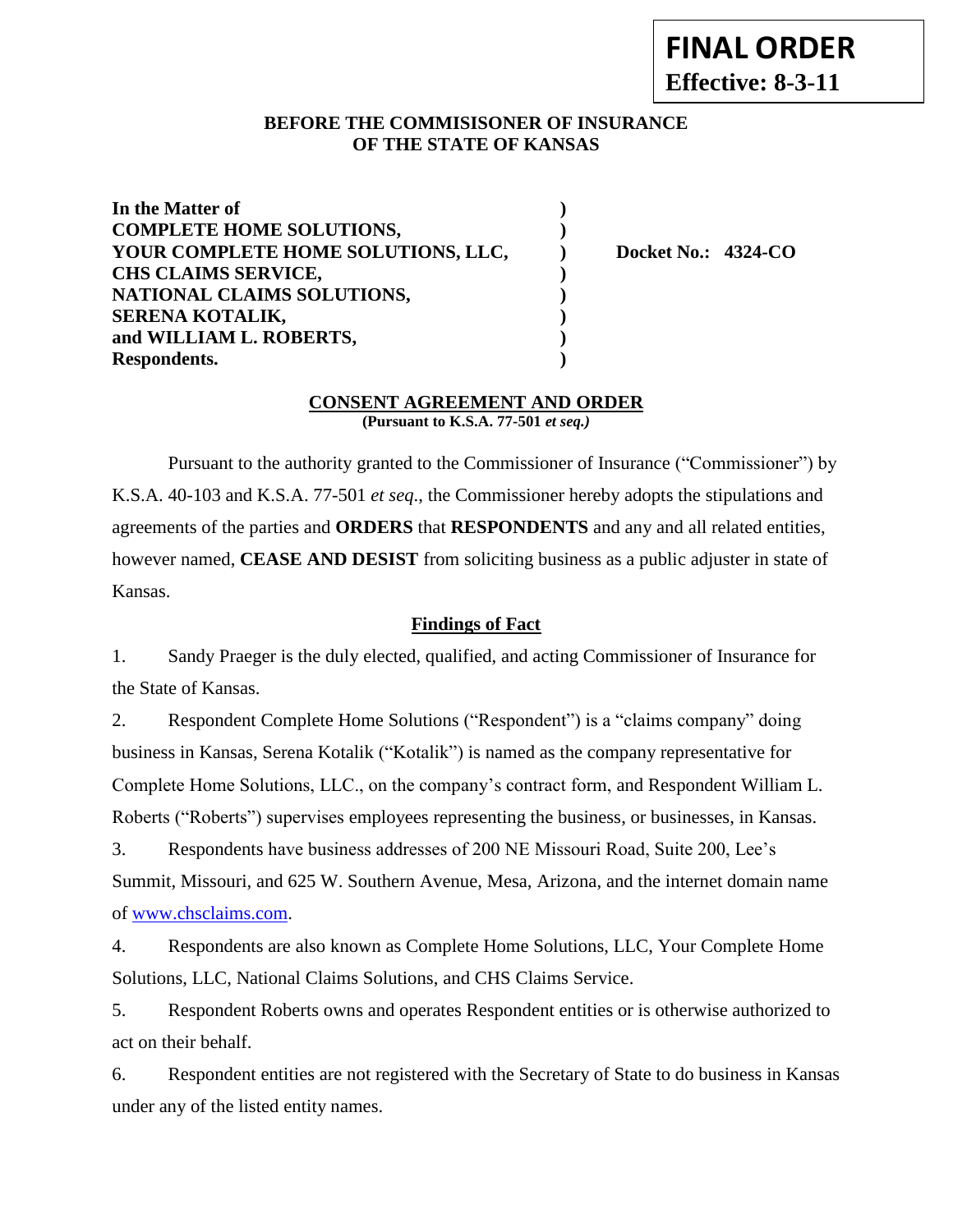7. Respondents do not reside in Kansas or maintain an office in Kansas.

8. Respondents do not hold a license or other authority granted by the Commissioner to engage in the business of insurance in Kansas, as a public adjuster or in any other capacity.

9. Through the initial telemarketing call and a follow-up visit by a "claims consultant," Complete Home Solutions offers to inspect for roof damage, represent the consumer in negotiations with the consumer's insurance company, and arrange for one of the company's contracting roofers to repair the damage.

10. The Complete Home Solutions contract provides that the company shall assist the homeowner in "submitting, processing, negotiating, and settling claims with its Homeowner's Insurance coverage for damage to Homeowner's roof" in exchange for payment of the full amount of the claim, including deductible, plus any agreed upgrades.

11. Adjusting damage and representing consumers with respect to claims for damage or loss covered by insurance is acting as a public adjuster, as the term is uniformly understood in the business of insurance, and is insurance business.

12. Respondents are engaging in the business of insurance in Kansas without having established competency, accountability, and trustworthiness, and Respondents lack a presence in Kansas that would provide an aggrieved consumer a realistic source of recovery; thus, the activities of Respondents in Kansas pose a risk of financial harm to Kansas consumers.

13. On June 22, 2011, KID issued an Emergency Order directing that Respondents cease and desist from doing business in Kansas and served notice of a hearing pursuant to K.S.A. 77-536.

14. Respondent William L. Roberts, individually and on behalf of Complete Home Solutions, Your Complete Home Solutions, LLC, CHS Claims Service, and National Claims Service, understands the right to have a hearing on the facts and disposition and to seek administrative and judicial review of an adverse order in this matter.

15. Respondent Roberts, individually and on behalf of Respondent entities, waives hearing and administrative and judicial review.

16. Respondent Roberts, individually and on behalf of Respondent entities, stipulates to the foregoing statements of fact, for the purposes of this Consent Agreement and Order only, and agrees not to engage in the business of insurance as a public adjuster in the state of Kansas.

17. Respondent Kotalik acts under the direction of Respondent Roberts and therefore should be dismissed from this action.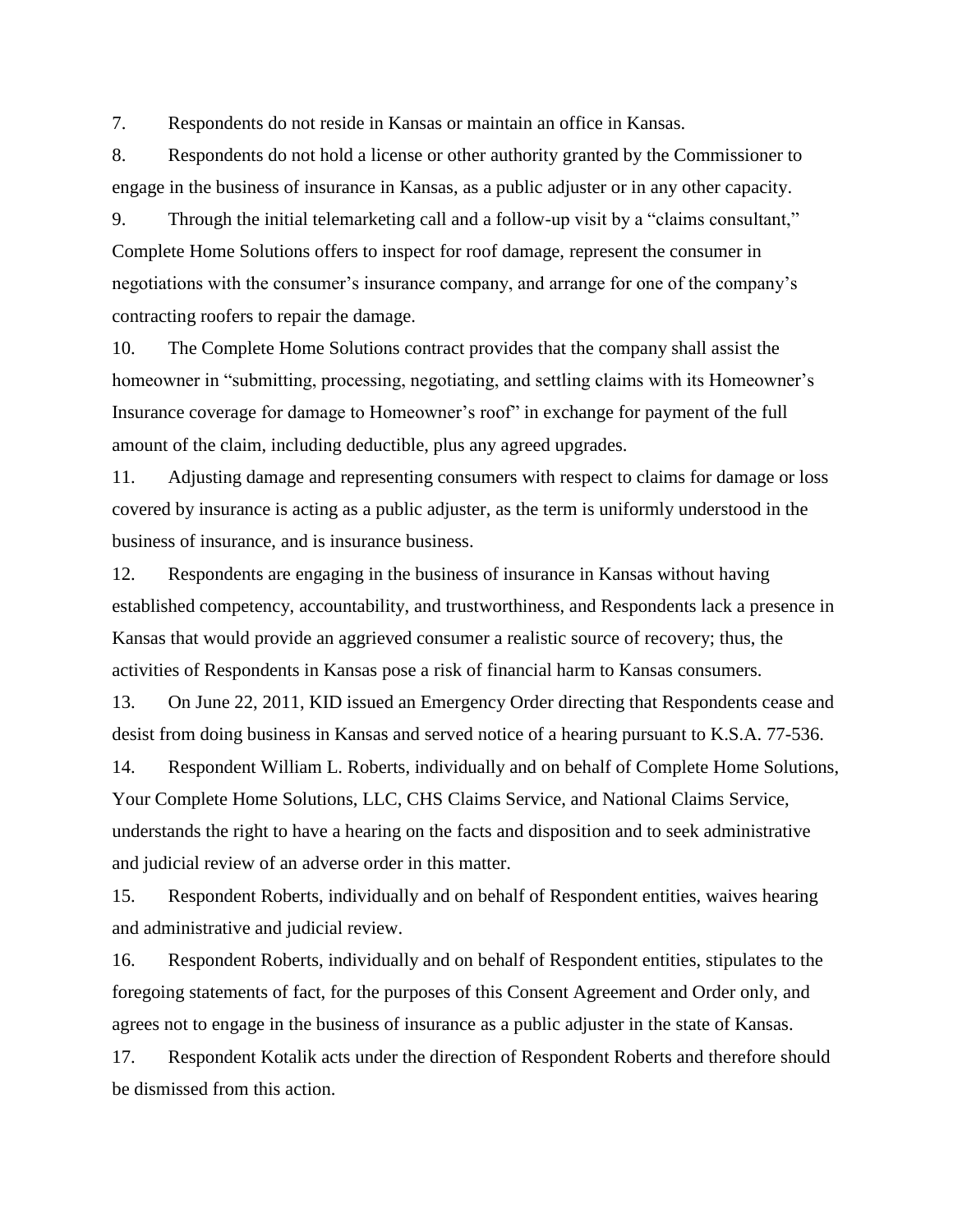### **Conclusions of Law**

18. The Commissioner has general supervisory authority over the business of insurance, K.S.A. 40-103, and is "charged with the administration of all laws relating to insurance, insurance companies and fraternal benefit societies doing business in this state, and all other duties which are or may be imposed upon such officer by law," K.S.A. 40-102.

19. Respondents' conduct involves the business of insurance.

20. Respondents' business is unauthorized and poses a risk of harm to Kansas insurance consumers, and any other loss payees.

21. The Commissioner has jurisdiction over Respondents as well as the subject matter of this proceeding, and such proceeding is held in the public interest.

#### **Stipulation**

The undersigned stipulate and agree to the above findings fact and conclusions of law and waive all rights to administrative hearing and judicial review of the Commissioner's Order.

 $\angle$ s/ William L. Roberts $\angle$   $\angle$  7-20-2011 $\angle$ William L. Roberts Date Respondent, Individually and on Behalf of Respondent Entities

Prepared by and Approved by:

 $/s/$  Brenda J. Clary Brenda J. Clary Staff Attorney, KID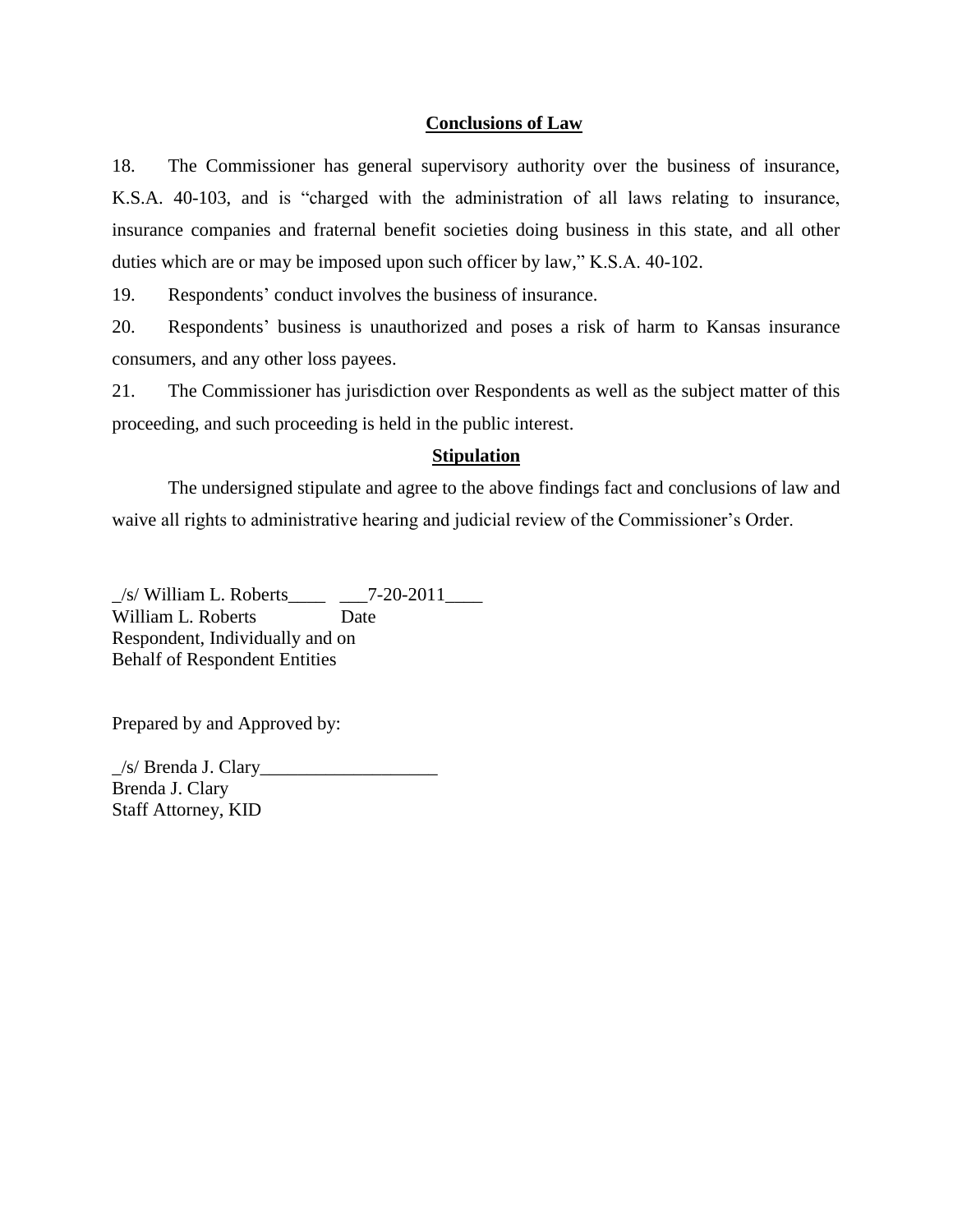**IT IS THEREFORE ORDERED BY THE COMMISSIONER OF INSURANCE THAT** 

- 1. **This action is dismissed as to Serena Kotalik, and**
- 2. **William L. Roberts, and Complete Home Solutions and any of its agents and related entities, however identified and named, CEASE AND DESIST from soliciting or accepting engagement to represent insurance consumers in negotiating and settling claims for losses to property covered by contracts of insurance in the state of Kansas.**

**IT IS SO ORDERED THIS \_28th\_ DAY OF JULY 2011, IN THE CITY OF TOPEKA, COUNTY OF SHAWNEE, STATE OF KANSAS.** 



 $\angle$ s/ Sandy Praeger Sandy Praeger Commissioner of Insurance

BY:

\_/s/ Zachary J.C. Anshutz on behalf of\_\_\_\_\_ Robert M. Tomlinson Assistant Commissioner Presiding Officer

## **NOTICE OF RIGHTS**

In the event Respondents file a petition for judicial review, pursuant to K.S.A. 77-613(e), the petition must be filed within 30 days of the date of service of this order. The agency officer to be served on behalf of the Kansas Insurance Department is:

Zachary J.C. Anshutz, General Counsel Kansas Insurance Department 420 S.W.  $9<sup>th</sup>$  Street Topeka, Kansas 66612